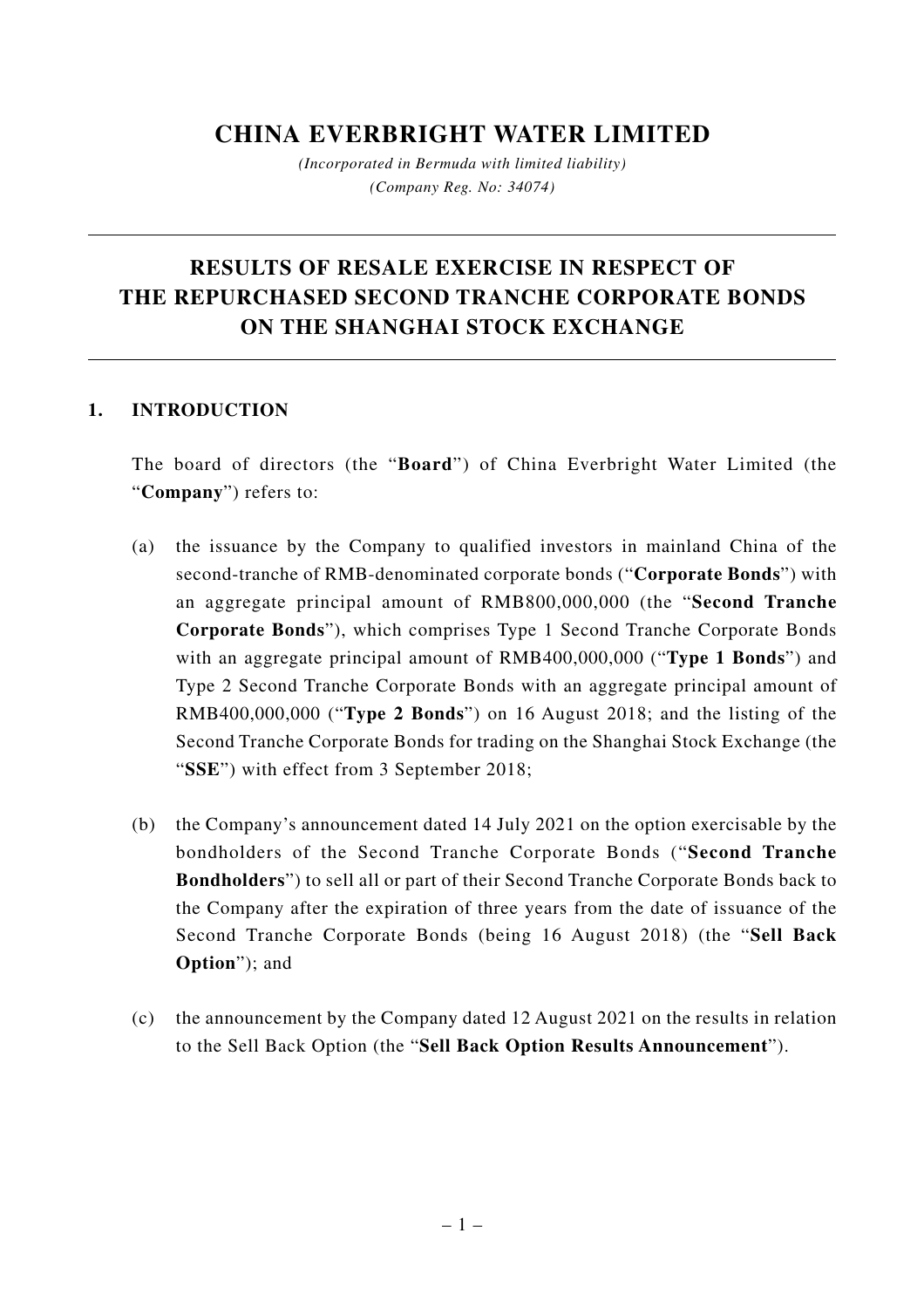#### **2. RESULTS OF THE RESALE EXERCISE**

As announced in the Sell Back Option Results Announcement, the Company has elected to undertake a resale of the Second Tranche Corporate Bonds acquired by the Company by way of the Sell Back Option ("**Repurchased Second Tranche Corporate Bonds**") pursuant to the terms of the Second Tranche Corporate Bonds (the "**Resale Exercise**"), in accordance with applicable law and regulations from 16 August 2021 to 10 September 2021, provided that the aggregate value of Type 1 Bonds to be resold will not exceed RMB79,100,000 and the aggregate value of Type 2 Bonds to be resold will not exceed RMB183,050,000.

The Board wishes to announce the following results in relation to the Resale Exercise, based on the information compiled by the China Securities Depository and Clearing Corporation Limited Shanghai Branch:

### **Type 1 Bonds (Bond Code: 143525; Bond Abbreviation: G18光水1)**

| Aggregate value of repurchased Type 1 Bonds<br>("Repurchased Type 1 Bonds")                                      | RMB79,100,000  |
|------------------------------------------------------------------------------------------------------------------|----------------|
| Aggregate value of Repurchased Type 1 Bonds available for<br>resale to investors pursuant to the Resale Exercise | RMB79,100,000  |
| Aggregate value of resold Repurchased Type 1 Bonds                                                               | RMB70,000,000  |
| Aggregate value of unsold Repurchased Type 1 Bonds<br>cancelled by the Company                                   | RMB9,100,000   |
| Type 2 Bonds (Bond Code: 143442; Bond Abbreviation: 18光水01)                                                      |                |
| Aggregate value of repurchased Type 2 Bonds<br>("Repurchased Type 2 Bonds")                                      | RMB183,050,000 |
| Aggregate value of Repurchased Type 2 Bonds available for<br>resale to investors pursuant to the Resale Exercise | RMB183,050,000 |
| Aggregate value of resold Repurchased Type 2 Bonds                                                               | RMB180,000,000 |
| Aggregate value of unsold Repurchased Type 2 Bonds<br>cancelled by the Company                                   | RMB3,050,000   |